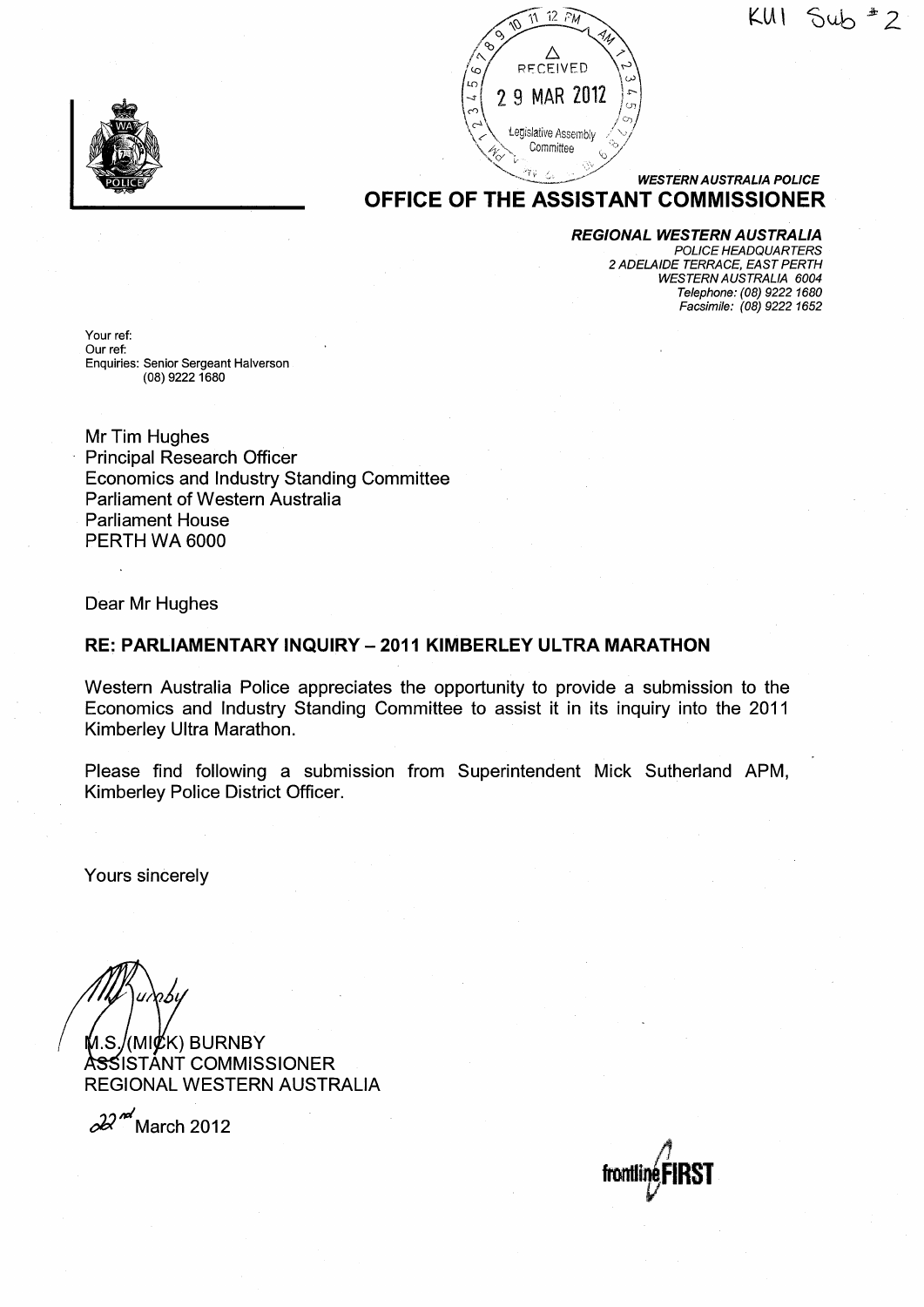# ECONOMICS AND INDUSTRY STANDING **COMMITTEE**

Inquiry into 2011 Kimberley Ultra marathon

**WA. Police Service** 

Superintendent Mick Sutherland APM Kimberley Police District Officer

> mick.sutherland@police.wa.gov.au Telephone; 08 91 940 255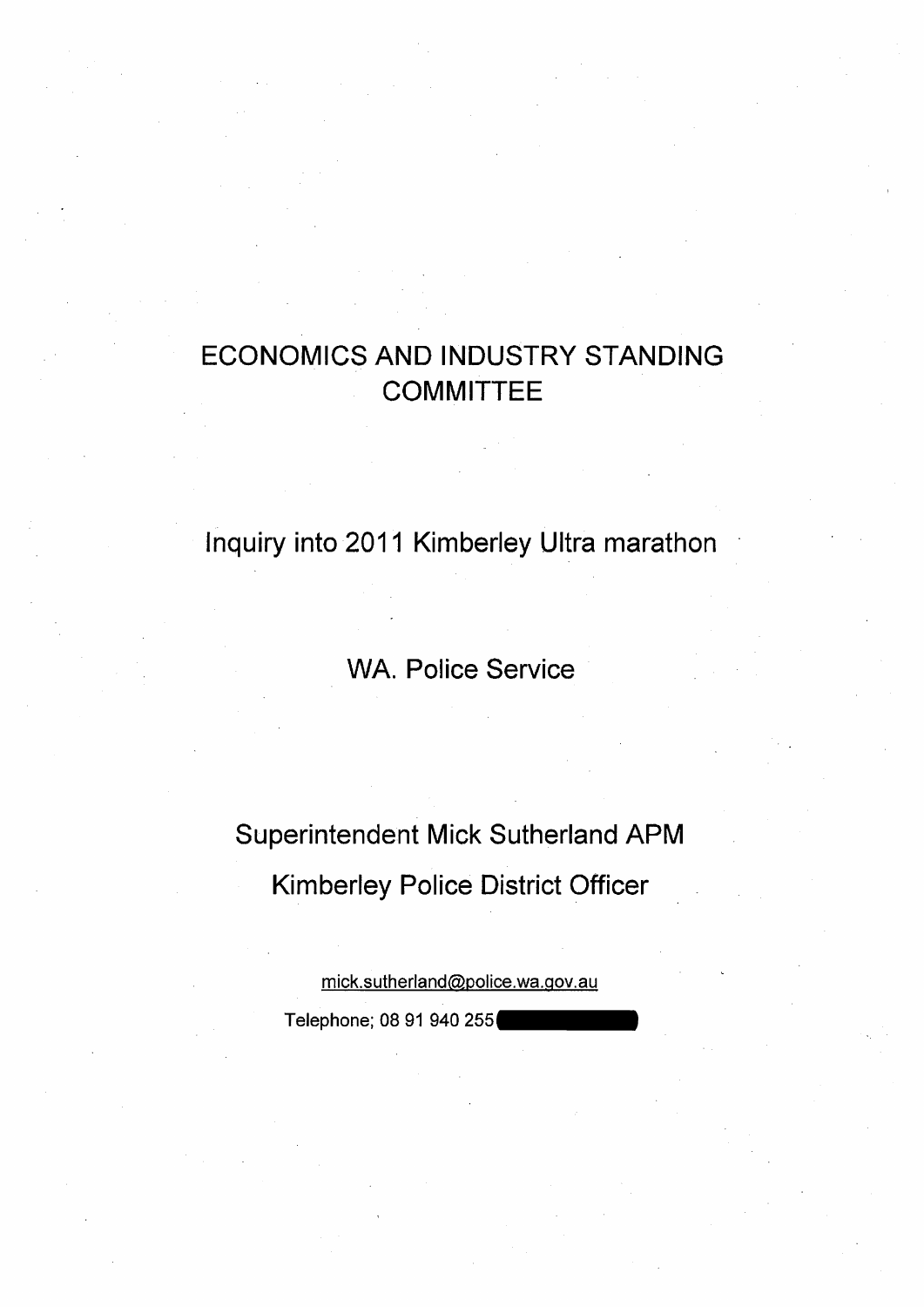I am the District Police Superintendent for the Kimberley based in Broome.

The State Emergency Coordinator appoints District Police Superintendents to be the District Emergency Coordinator (DEC) for their respective districts. This appointment is made pursuant to Section 29 of the Emergency Management Act 2005.

The functions of this position are contained in Section 30 of the Emergency Management Act 2005 and are as follows;

- (a) To provide advice and support to the District Emergency Management Committee for the district in the development and maintenance of emergency management arrangements for the district
- (b) To carry out emergency management functions in accordance with the directions of the State Emergency Coordinator

Further to this on 24/09/2008 a direction pursuant to Section 30(b) of the Emergency Management Act 2005 was issued by the State Emergency Coordinator to District Emergency Coordinators directing them to. assist hazard management agencies during an emergency in the district to bring their functions in line with those of local emergency coordinators as designated in Section 37(4) (b) of the Emergency Management Act 2005.

#### **District Emergency Management Arrangements**

State Emergency Management Policy 2.4 provides direction and advice to District Emergency Management Committees (DEMC) on their responsibilities with respect to emergency management for their district.

The DEMC is established pursuant to Section 31(1) of the Emergency Management Act 2005.

The DEMC membership is comprised of representatives from WA Police as Chair, generally the District Emergency Coordinator (DEC), Fire and Emergency Services Authority (FESA) as Deputy Chair, local Government representatives, a representative from each emergency management agency in the district (Hazard Management Agencies) (HMAs) and support agencies (welfare and/or lifelines), representatives from relevant regional development commissions, tropical cyclone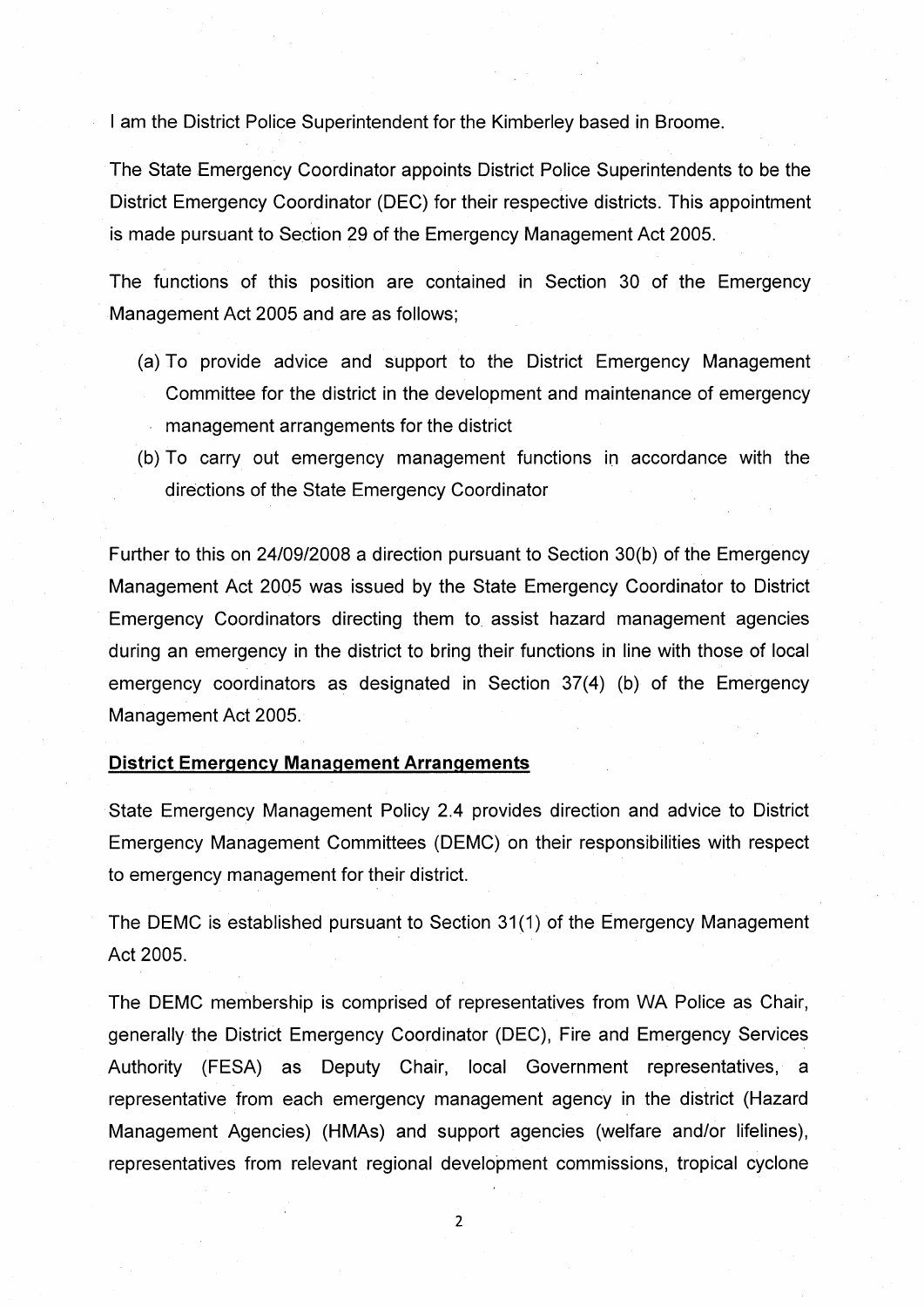industrial liaison committee, industry groups, advisory committees and any other representative as shall be determined by the chair of the DEMC.

The functions of the DEMC pursuant to Section 32 of the Emergency Management Act 2005 are;

(a) To assist in the establishment and maintenance of effective emergency management arrangements for the district for which it is constituted; and

(b) To undertake other such functions as are prescribed in the regulations.

The DEC and DEMC also have operational roles as per State Emergency Management Policy 4.1 which details the principles, structures and responsibilities which are in place to manage emergency operations.

The DEC's operational role is;

- (a) Assist the Hazard Management Agency (HMA) in the provision of a coordinated response during an emergency. These activities may include:
	- (1) Providing advice and support to the HMA in support of effective coordination particularly in multi agency responses
	- (2) The facilitation of meetings if required
	- (3) The active participation in Incident Support Groups (Local level) or Operational Area Support Groups(District Level)
	- . (4) Assisting in the coordination of resources and information
	- (5) Facilitating information exchange at a local or district level
- (b) Carry. out other emergency management activities in accordance with the direction of the State Emergency Coordinator. This may be a specific direction in relation to a particular matter or may be a general standing direction as to emergency management issues; and
- (c) Maintain effective communication with all coordinators involved in the emergency.

Generally, the DEMC and others as required by the DEC form the Operations Area Support Group at a District Level and assist the Operations Area Manager/Incident Controller in the strategic management of an incident/emergency in the operational area through the provision of agency specific information, expert advice, resources and support.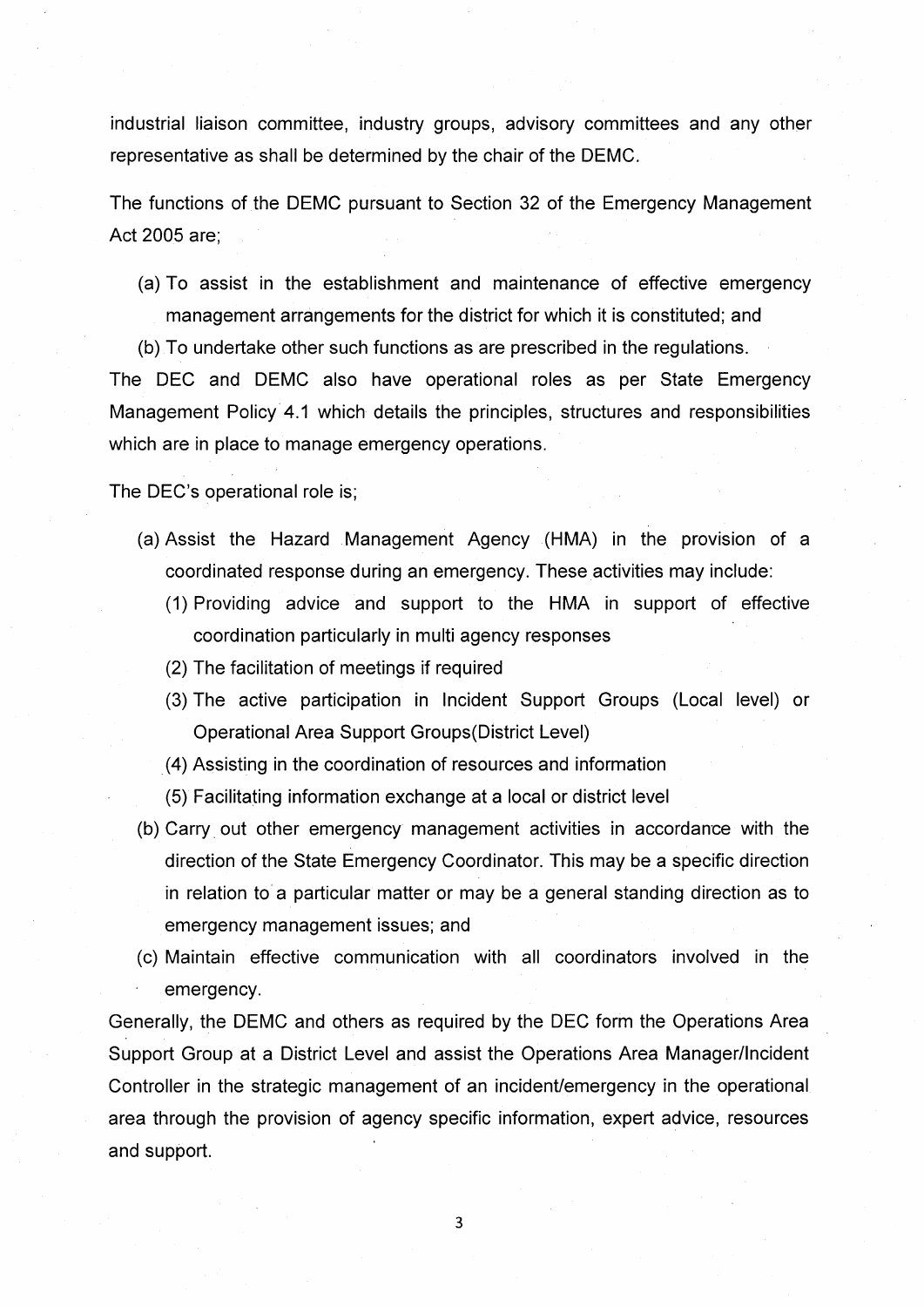#### Police Experience

I have served 34 years in the WA Police Service with 25 years of that time in regional WA.

Kimberley tenure - I previously served as a Senior Constable in Derby for 6 years leaving in December 1992; I was the Officer in Charge (OIC) of Kununurra Police Station for 3 years leaving in January 2004 and returned to Broome as the District Superintendent in May 2010.

The Kimberley Policing District covers an area of some 440,000 square kilometres with 7 Police Stations and 6 Multi Function Police Facilities (MFPF) (implemented from the Sue Gordon Report) and the district has a compliment of 180 Police Officers and 11 Police Staff.

# Kimberley Ultra Marathon 2010

WA Police had no direct involvement in respect to the 2010 event.

Officer In Charge (OIC) of Kununurra at the time, ex police officer Graham Sears stated Kununurra Police were not involved and were unaware of the event. Sears recalls that a number of competitors were taken to the Kununurra Hospital with dehydration.

The OIC of Wyndham at the time, Sergeant Jon Kazandzis states there was no involvement by Wyndham police in 2010.

Superintendent Murray Smalpage on the 30 April, 2010 called Samantha Fanshawe (Event Director), expressing his concern at the number of people being taken to hospital due to dehydration after being contacted by Kerry Winsor Director of Health in the Kimberley.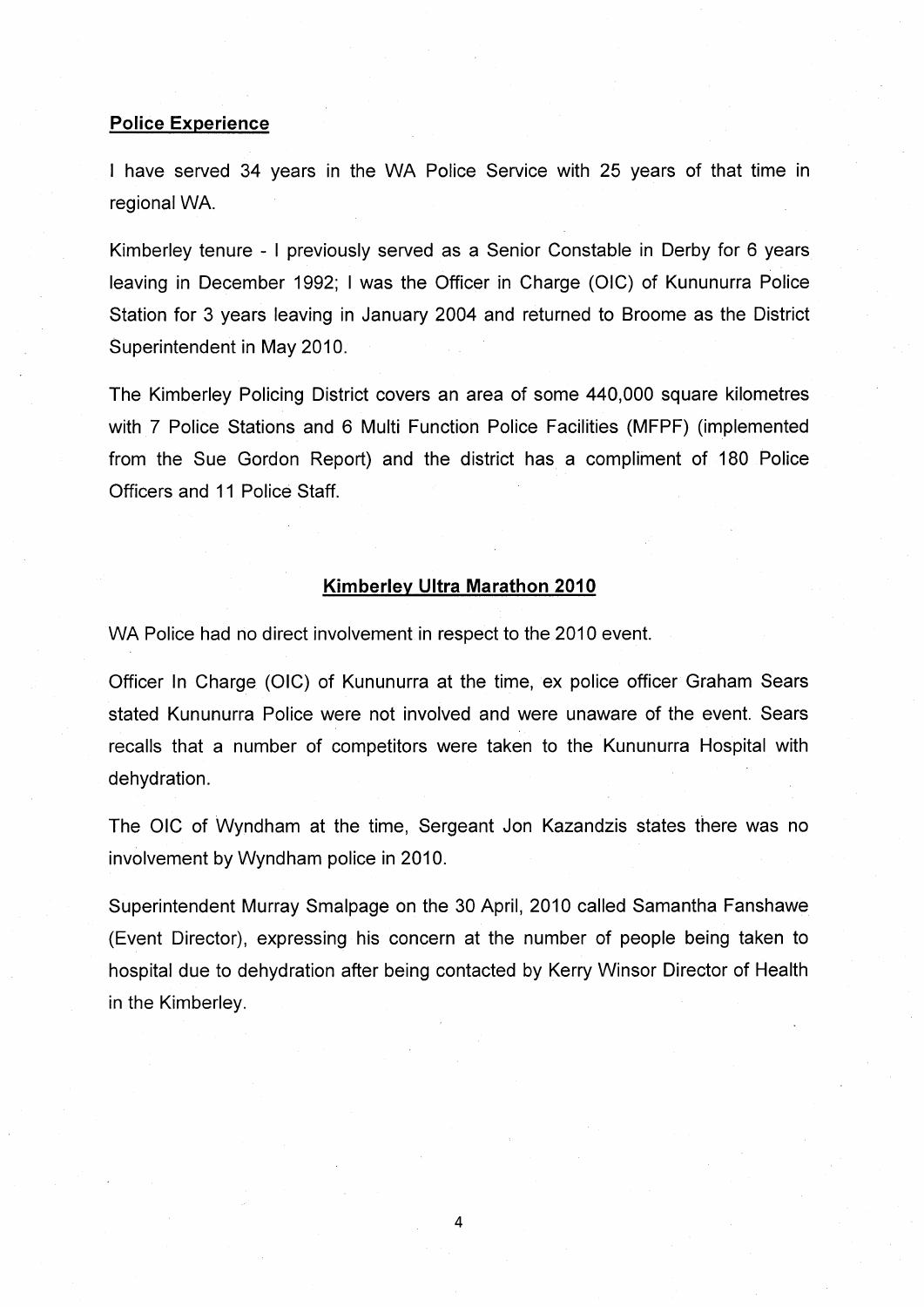#### **Kimberley Ultra Marathon 2011**

Kimberley Police Superintendent Mick Sutherland ordered a WA Police investigation on the police involvement into the Kimberley Ultra Marathon 2011 event organised and run by the company, Racing the Planet.

#### **Terms of reference**

- 1. The seriousness of the injuries to competitors in respect that some injuries appeared life threatening and may involve **a Coroners Report.** Two competitors were critically injured with 60% burns- Kate Sanderson and Turia Pitt.
- 2. Majority of event managers and competitors were from overseas and it was a priority to obtain statements before they left the country.
- 3. Police in partnership with a FESA fire investigator had a WA Police Arson Squad officer investigate the fire to see if there was any criminality linked to the lighting of the fire.

The WA Police **did not investigate or comment on the management or organisation of the event by** - Racing the Planet or the involvement of Tourism WA in the following;

- Planning of the event
- Preparedness of the event
- Risk Plans
- Response
- **Evacuation**
- Recovery

This was a private event run on private property.

# **Police awareness of the event 2011**

There would be no requirement to advise police as this was a private event on private property - except for the last leg which had runners moving across the diversion dam into Kununurra.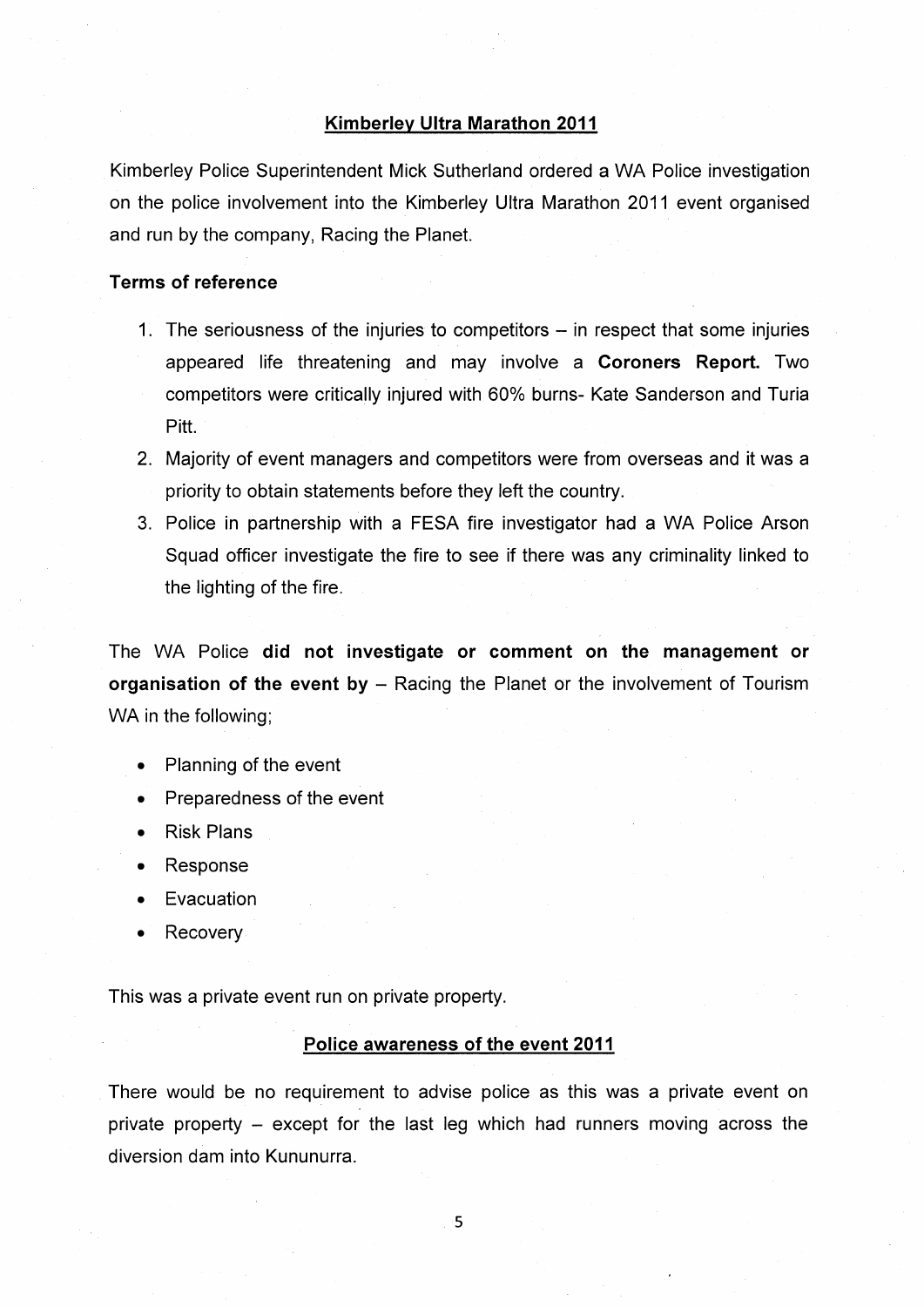Senior Constable Tony Watson 7341 of the Permits and Parades Section of'WA Police Service recalls receiving a call (date unknown) from a female seeking advice on whether runners required a permit to cross a bridge as part of a foot race in the North West.

On 16 August 2011 a Riitta Hanninen sent an email to Kununurra Police Station cc Samantha Fanshawe, which states she was an event manager for Racing the Planet and would like to advise Police of the event and gave some detail of staff and competitor numbers. Hanninen stated she had contacted Senior Constable Tony Watson about the route and running over the bridge

The content of the email presented gave no obvious need of concerns around the management of this event by Racing the Planet

No other contact was made by the event management to Wyndham police who have jurisdiction of the El Questro area -either by racing the Planet or Kununurra Police.

# **Police Notification 2011- Wyndham Police.**

The initial response to this incident was for possible missing people.

Police Assistance Centre (PAC) received a phone call at 2.34pm on Friday 2 September 2011 from FESA (Fire and Emergency Service Authority) representative.

The text of the incident;

{{Fern in group of adventurers hiking in El Questro have been separated by a bush fire. FESA contacting El Questro station for further details. Number of persons unknown. Caller was on satellite phone #881622429673."

Poor communications hampered Police in obtaining a detailed outline of the situation. It was only after arrival at the actual scene that Police became aware that people had been injured by a fire.

The initial problem of 2 missing people quickly changed to a possible 11 people missing.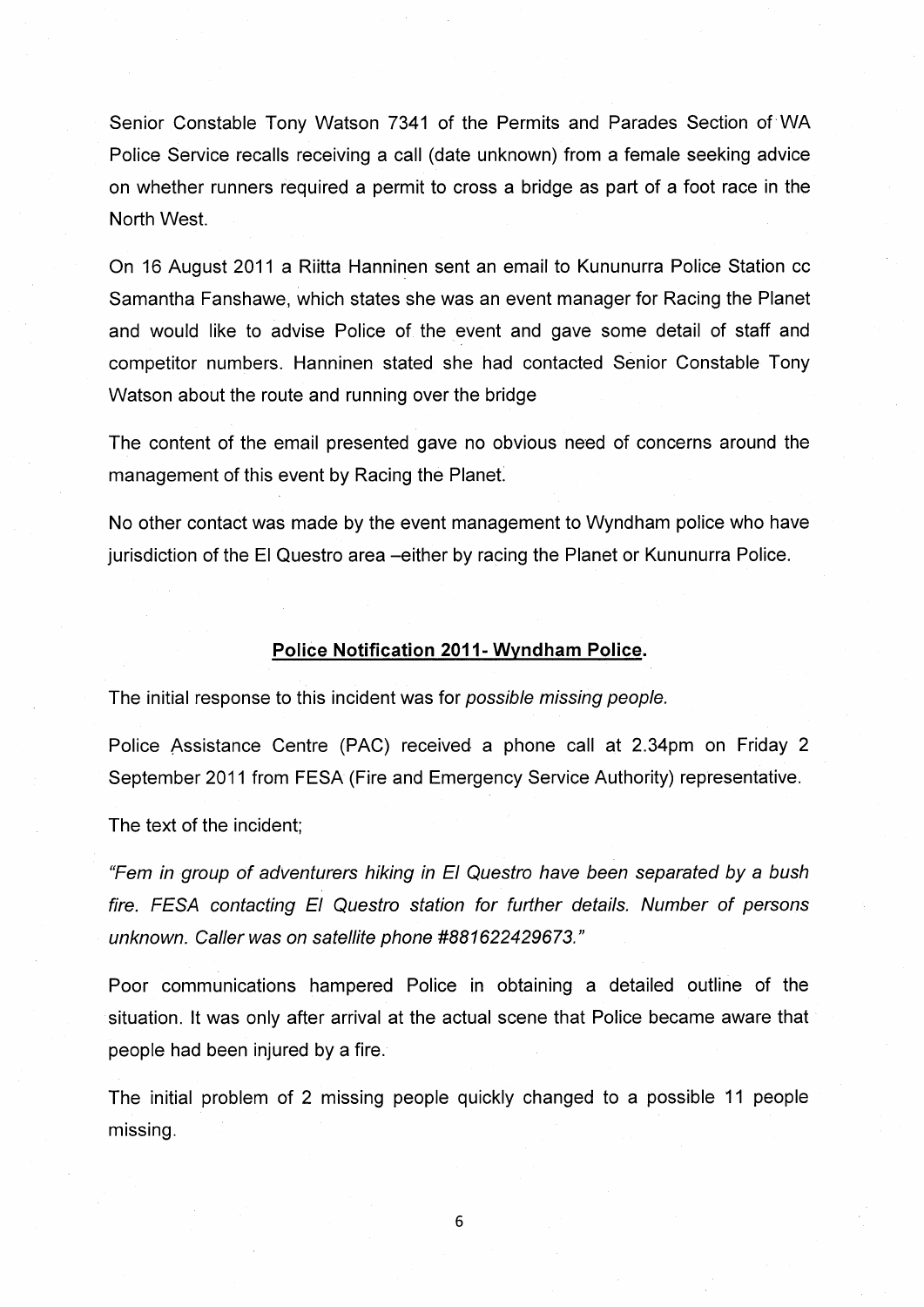Police vehicle access took some 45 minutes after following a gyrocopter. At 4.45pm Wyndham Police arrived at the checkpoint as directed. They initially reported that it was hard to ascertain what was happening due to language barriers.

On arrival Police found an Ambulance and 3 other official vehicles present.

People at the scene advised that 2 injured parties had been removed from the scene by Helicopter and were en-route to Kununurra Hospital. Contact with Riitta Hanninen (event co-ordinator) reveals that 41 competitors are in the race, 18 have been confirmed past checkpoint 3, 9 competitors returned to checkpoint 2, 2 have been injured and evacuated, which left 12 currently unaccounted for.

At 6.45pm Police arrived back at the checkpoint and spoke to Emma Fergusson (event manager) who confirms that all competitors have now been accounted for. The break down is as follows: 8 competitors at Kununurra Hospital, 2 at Wyndham Hospital, 11 competitors back past checkpoint 2, 20 stopped past checkpoint 3 and 9 at the checkpoint with them.

At that time all competitors had been accounted for and acitivites were directed towards transporting the injured to hospital. **The event was subsequently cancelled.** 

# **Casualties**

Two competitors were critically injured with 60% burns- Kate Sanderson and Turia Pitt.

On Monday 05 September 2011 they were admitted in the Alfred and Concord Hospitals, NSW where their status remains at critical.

Two other competitors with less serious burns were transported to Royal Perth Hospital.

# **Arson Squad/ FESA Investigation of the Fire**

On Saturday 3<sup>rd</sup> September 2011, WA Police Arson Squad Detective Senior Constable Rob Seaman attended the scene in company with District Manager Craig Waters from FESA- Fire Investigation and Analysis Unit.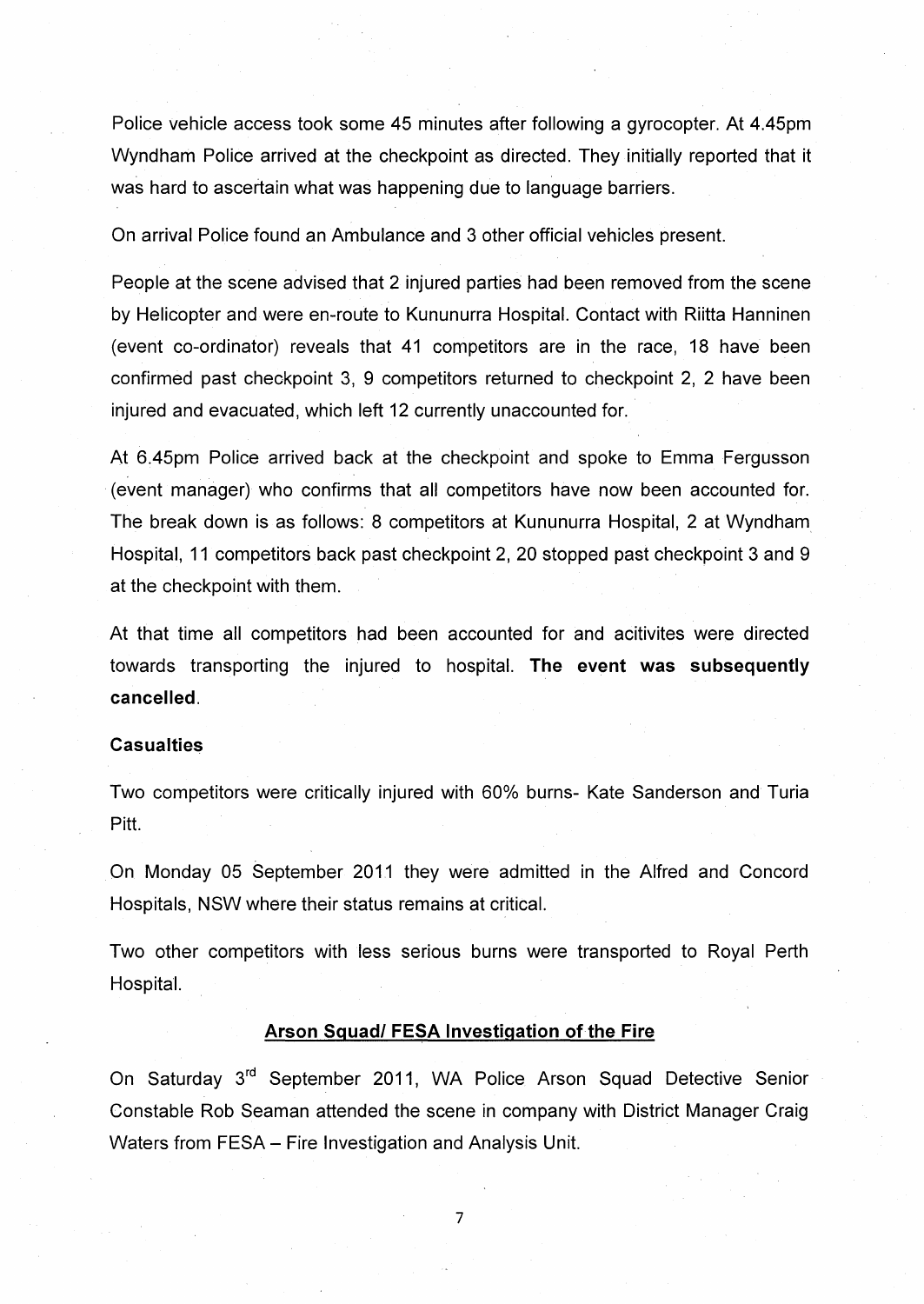Detective Senior Constable Rob Seaman has supplied a detailed report which is attached and his conclusion is;

- Based upon the initial NAFI map hotspots identified by Bass, the corroboration of the NAFI map from the fly over and observations by Cox & Trust it is my opinion that the probable area of origin for the fire is in the vicinity of the Wuggubun Community.
- **Based upon the fire scene examination and all the information available to me** at the time of writing this report, I have not been able to form an opinion to determine the cause of this fire.

There appears no criminality around the lighting of the fire however; there are many unanswered questions on the management of these events by Racing the Planet and the circumstances of how the competitors were able to be burnt in the fire.

#### **Other Event Management**

Many events that fall within Tourism WA and Eventscorp evaluation criteria are held in Western Australia. Some are held as a single event and others continue as annual events.

WA Police have established a Major Events Coordination Unit (MECU) that will be responsible for coordinating the police response to Major Events and to ensure appropriate Risk Management arrangements are in place. A Major Event is defined in the Police Amendment Act 2011.

For Regional events that are not classified as a 'Major Event' like those sponsored by Tourism WA or Eventscorp, e.g. Kimberley Ultra Marathon, the Local Government Authority should include in their deliberations for approval a requirement of the event promoter or organiser for the LEMC to be briefed and an advice note sent to the DEMC (see conclusion).

Tourism WA, as part of their advice to event organisers is for them to engage the local police in early planning for the event, for example Red Bull Australia when holding the Red Bull Air races in Perth engaged the local community, local government, all emergency services and business.